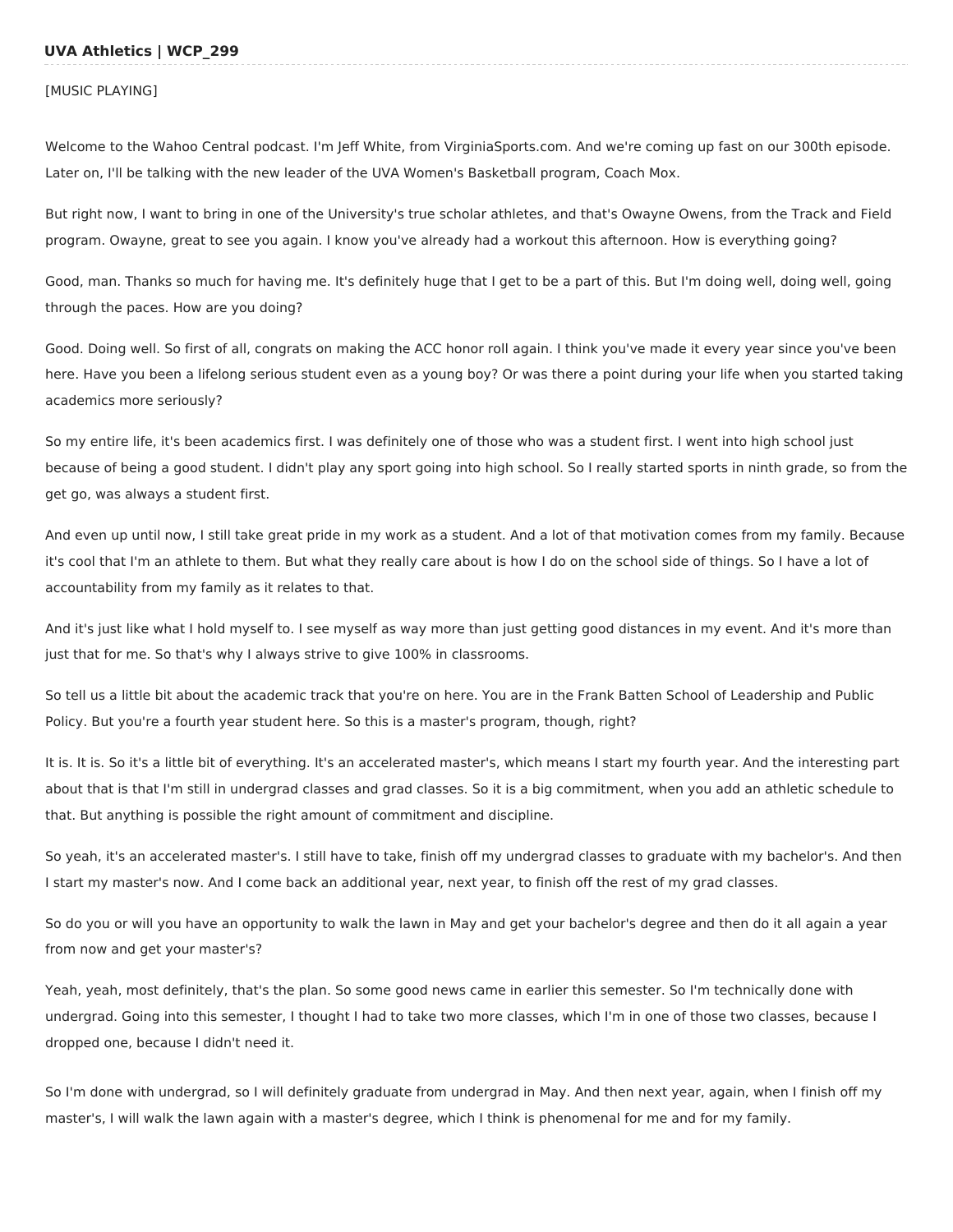Do you have a concentration in the Batten School? I mean, it's a broad program. Is it just a master's in public policy and leadership, or is it more specific than that?

Yeah, so it's largely a focus on just public policy and leadership, and our classes reflect that. But you get to work in your projects. You have your individual projects that you work on, and you [INAUDIBLE] to those your interests.

So for now, I'm focusing on criminal justice. And who knows? I might find something else that I'm interested in for the second year of the program. But for now, my main focus is criminal justice. And that's where I do most of my research and my academic work. That's my individual life project that I do, criminal justice.

Any of your track and field teammates also in Batten?

Yeah, so Michaela, who was on the team last year, national champion phenomenal athlete, she's in there as well. Johnny Rogers, a transfer, grad transfer, he's in the program as well. And both are [INAUDIBLE], great students and great athletes.

The good thing about grad school is that you do a lot of group work. So I think for one of my classes, we work together as a group on our assignments, which is really, really helpful for all of us.

So you were, I believe, in something called The Leadership Academy before you got into Batten officially as a full-time student. What did the Leadership Academy consist of?

So yeah, I think I was a part of the first group of that. When it started, I was a part of the first. And initially, it started by the Batten School, actually, which is an interesting connection. But it brings leaders together from across athletics and just the student population, bring us to the same space, and bring in a leader who's out in the world in various sectors of the world, and have them speak to us about what real leadership looks like out there in the real world.

So us as students and student athletes can see what it looks like to actually lead. Or we can also get insight in how we can use the skills that we're learning now. There are sports in our classes to lead in the future and right now.

So with the first couple of meetings were in person-- that was before COVID-- and it was just phenomenal, the quality of the quest speakers that they bring in just to speak with us. It was an amazing opportunity to really just get to talk to some of the people that we got to talk to. And then when it moved to online, of course, there was more flexibility. So the quality of the speakers went up even more.

And so it was just really just having us as potential leaders seeing how [INAUDIBLE] are doing it and see what we can learn from them and use that currently to make a difference.

So do you apply these techniques that you learn and you listen to people talk about when you're out on the track with your teammates and in the program? I mean, you're an upperclassman, to begin with and one of the most talented guys on the team, individuals. Do you find yourself doing more leadership stuff than you did when you were first year or second year?

Most definitely, and I think it's just one of those things that come with being a senior, being with other guys on the [? team. ?] And it also comes from just not wanting more from myself, but more from the team, in general. So on a day-to-day basis, it's just like, how can I foster conversations and interactions, so that the younger ones or even people my age can see what a real leader looks like, not just in words, but in action?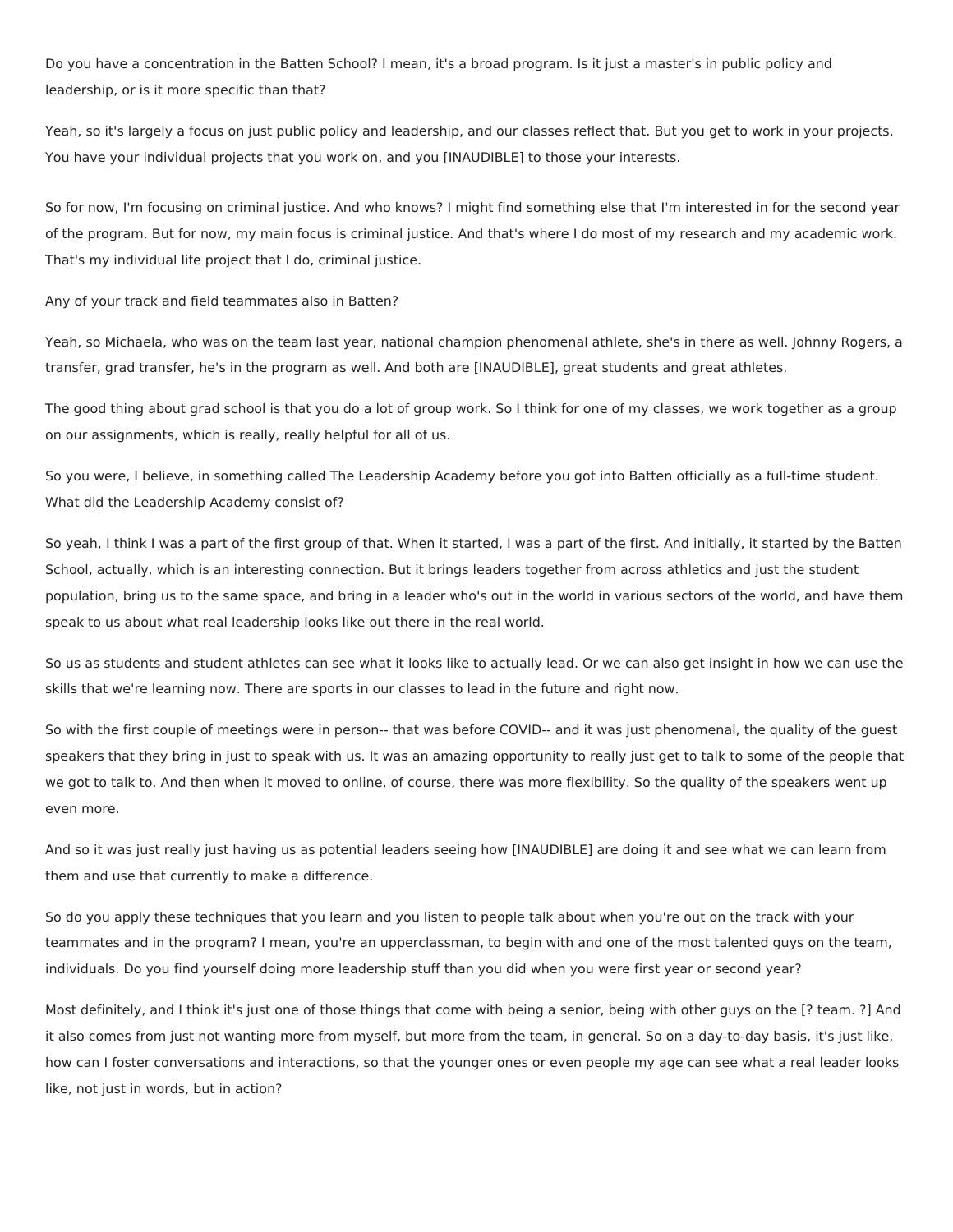So I'm in that position now, where I constantly have to carry myself in a way that displays exemplary leadership. I mean, so it's in my work ethic how I converse with the coaches, how I converse with my peers. I have to do that so the younger people come in and can see that from me and then replicate that. And then that's how we're setting the standard for the team in the years to come.

And not just that, but taking it even a step further to gather the team and have meetings and talk about what we hope to achieve, what we want to achieve, and what it's going to take to get to that-- so yeah, being a senior and having those experiences and that knowledge, definitely it gives me an extra nudge to want to lead.

Because I have the skills. I have the know-how. And it's just I have the resources that I need. So it's just going out and actually doing what I've been learning, putting it into practice pretty much.

It is 85 degrees today or something like that. It's warm outside, which means that you have survived another winter in the United States. Being from Jamaica, for you, how much of a struggle was the weather when you arrived here? And obviously, Virginia is milder than a lot of places in the United States. But it gets cold here in the winter, as you know.

Yeah. I mean, my first winter was unbelievable. Because the funny thing is I moved from Jamaica with my Jamaican wardrobe. So I didn't have any puffy jackets or the warm weather clothing. So when it started to get cold, I was like, how cold could it actually get?

And so I'd go out in just a hoodie and a regular pants and some shoes. And there would be days where my hands would--

#### [LAUGHTER]

--cold, I couldn't feel my fingers. And I was like, this is absolutely miserable. And it was around the time-- my first year, I had my surgery. So I was on crutches. So I couldn't put my hands in my pocket. And it was unbelievable.

I thought it was the worst thing ever. But it eventually grew on me, and I adjusted my wardrobe accordingly and got some more warm gear. And yeah, I prefer to be in the 80s, high 70s and the 80s, because that's what I'm used to.

Yeah, you grew up in Montego Bay, Jamaica, attended a small all boys high school named Cornwall College. How did you get from Montego Bay to the University of Virginia? Was it Mario Wilson, one of our assistant coaches? I know he recruited you.

#### Yeah.

Was he the guy who ultimately sold you on UVA?

Yeah, so it was a lot of things. So when I started jumping well, we have a guy in my high school who he knows a lot of coaches in the US. And he would be like, hey, look out for this athlete. And he put me on [INAUDIBLE] when I started jumping well.

And so I got into contact with a few coaches. But when I got into contact with Coach Wilson, and him being Jamaican, that was definitely something. And then I came here on a visit. I really liked the place.

The other visits that I went on were not as nice as this. It just felt-- something about it felt like-- and then the ultimate decision was on academics, because as I said, it's always been being a student first. And when I looked across the options that I have, there was none that was on the same level in terms of academics at UVA.

And my family, they didn't hesitate at all. They were like, yo, that's you're going.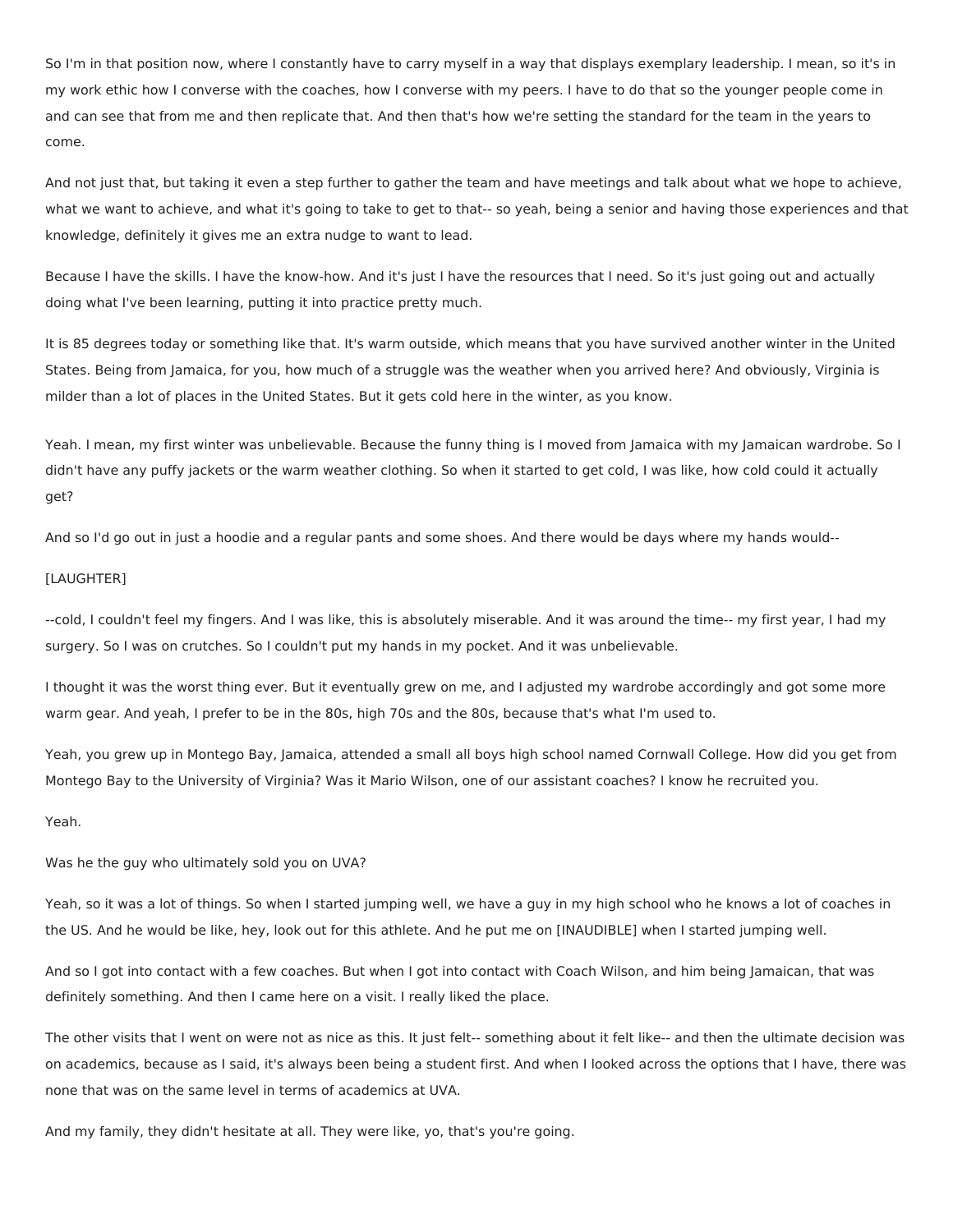### [LAUGHTER]

For them, it's academics first. And so yeah, that's how I really got into it. But yeah, it started with the guy who put me on the radar, and then meeting with Coach Wilson, coming in and seeing the place for myself, and then seeing those academic standards, and being like, yo, it checks off for me.

Didn't you have a crazy path journey, literal journey, to Charlottesville the first summer, where you got here-- I think I wrote this a couple of years ago. You got to the grounds nine hours before your first summer school class [INAUDIBLE]?

Yeah.

Because you had an issue with your student visa, and you had to go to Finland, or something like that?

Yeah, yeah, it might have actually been less than nine hours. But yeah, I can walk you through that journey. So we had the World Under 20 Championships in Finland. And initially, what happened is, when the championships were about to end, it would be right around time for my summer school. So I couldn't go back to Jamaica, then to the US. I had to fly directly from Finland to the US.

But my papers weren't going to come through on time. And so I had to wait. The team traveled, and I had to wait and travel by myself so I could get my documents. So I traveled by myself, got there safely, thank goodness. Got there. My baggage got left in the US, so I was in Finland with only Jamaica gear. But luckily, I got-- I was there for two days.

I competed, showered, got ready, and had to head to the airport. And luckily, I got my stuff back when I was leaving. And then all the traveling, I got to the US, I think, past midnight, because that's past midnight, going close to 1:00. And Coach Dunn was the one who got me from the airport, bring me to my dorms.

And then from there, I had class, I think, 9:00 or 9:30 the following morning. So it was getting in, trying to get settled, make my bed, lay everything out, trying to get as little sleep as I can and then get up and try to find wherever my class was.

And it was a quick transition. It was a very forced transition. But I don't think there's anything about it that I would change--

# [LAUGHTER]

--because there's a lot of value in situations like that, where you don't have a choice but to learn and adapt. And I was able to learn so quickly and adapt so quickly, that it just goes to show that we have a lot of potential as student athletes and human beans, in general.

The pandemic has made international travel challenging. Have you been able to get home to Jamaica recently or at all?

I went home the last summer. And then before I went home last summer, it was about two years before I had gotten to go home. Because the pandemic, it was upon us. It was hard to travel. I went home last summer, and it was the first time in a while. So I made sure to take full advantage of that.

You closed the indoor season last month by placing eighth in the triple jump at the NCAA meet, which made you a first team All-American for the second straight year.

### [INAUDIBLE]

Are you happy with the way you're jumping as you transition into outdoors?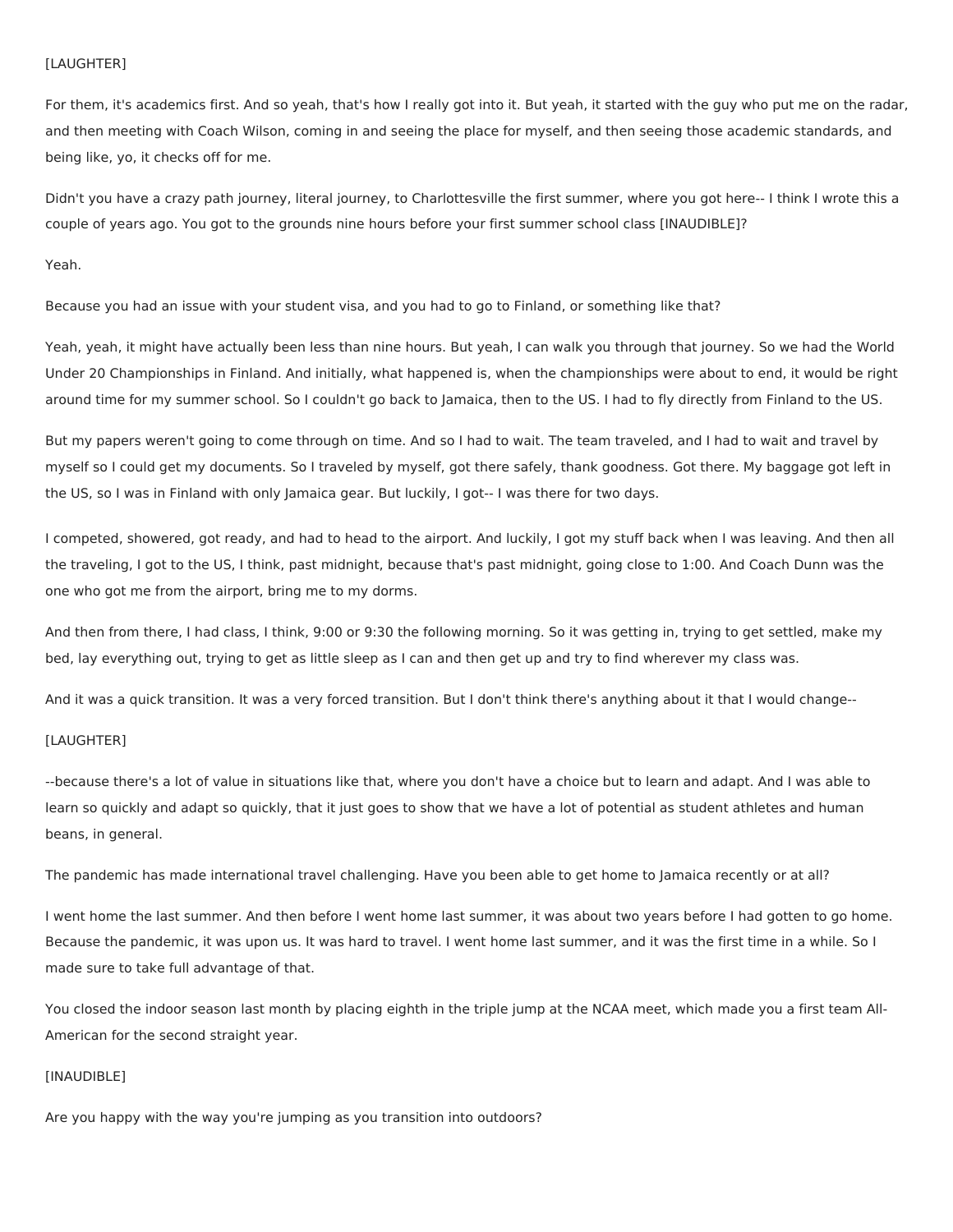Right now where I am, I know I need to improve if I'm going to repeat being All-American outdoors, so not completely happy. But I'm on my way to being where I need to be. And Indoor National saw a dip in my performance, based on how I was doing during the season. And there are a lot of different factors that go into that.

And I left ultimately disappointed, because I wanted to jump further. I wanted to place higher. But I was also grateful that, one, I finished healthy, and I still finished first team All-American and what I consider an off day. So yeah, coming from indoor to outdoor, there there's a lot that I needed to reflect on to work on.

And I had my first meet last weekend. We went to Duke. And even though I didn't get the distance that I ultimately wanted, I still got a facility record, a meet record. And I'm excited to go back in a few weeks with ACCs to get that record again.

But yeah, there's a lot that needs to be worked on now in terms of physically and mentally and just getting back where I need to be. Because I really want to take the lessons learned from indoor and get everything together for outdoor so I can give out a better performance and rank even higher.

Forgive me if this is a stupid question, but what is the difference, from the athlete's perspective, in jumping indoors and jumping outdoors? Are they two distinct events, or is it basically the same thing?

There's a few. I think it's one. The main difference is, for indoor, a lot of the runways are elevated. So ground contact is less high impact, and the timing is a little bit different. So transitioning to outdoor, you have to figure out that timing and get your ground contacts right, because the surfaces outdoor or less forgiving.

So if you're off feel a little bit, indoor-- because the surfaces are elevated, it's less high impact-- you'll still be able to get in better jumps. Where outdoor, you really have to figure out the timing. And then outdoor, you have wind. The temperature might not be as regulated as it is indoor.

So those are some of the smaller differences. And I think that's what happened at nationals. Because it was essentially a flat or an outdoor surface indoors, and I've been jumping on the elevated runways all season. So having to make that quick switch affected me. And I'm still in that transition phase of figuring out the timing, how to pace myself down the runway, ground contact, and all of that. So that's the biggest difference for me.

Who is in your training group? And do you have a protege on the men's side or the women's side? Do the men and women train together, the jumpers?

Yeah, yeah, the horizontal jumpers, we all train together. On the men's side, it's me, Ayende Watson, [INAUDIBLE], the first year from Albania. We have [INAUDIBLE] is a fourth year. Who else do we have? I do not want to get forget anybody. We have Jordan [? Scott, ?] who's with us. I think that's it. I hope I'm not forgetting anybody. I feel so bad.

#### [LAUGHTER] [INAUDIBLE]

### [INAUDIBLE] inside.

Coach Wilson oversees that group. He has had a ton of success here. I'll give him a little shout-out here. What makes him such a good coach?

I think for me it's just listening. And he knows when to shut it down because as athletes, we all want to show up and do 100 reps and do each rep better. So he knows when to be like, I know you could do even five more reps right now, but you have given me what I wanted. Save the rest for later.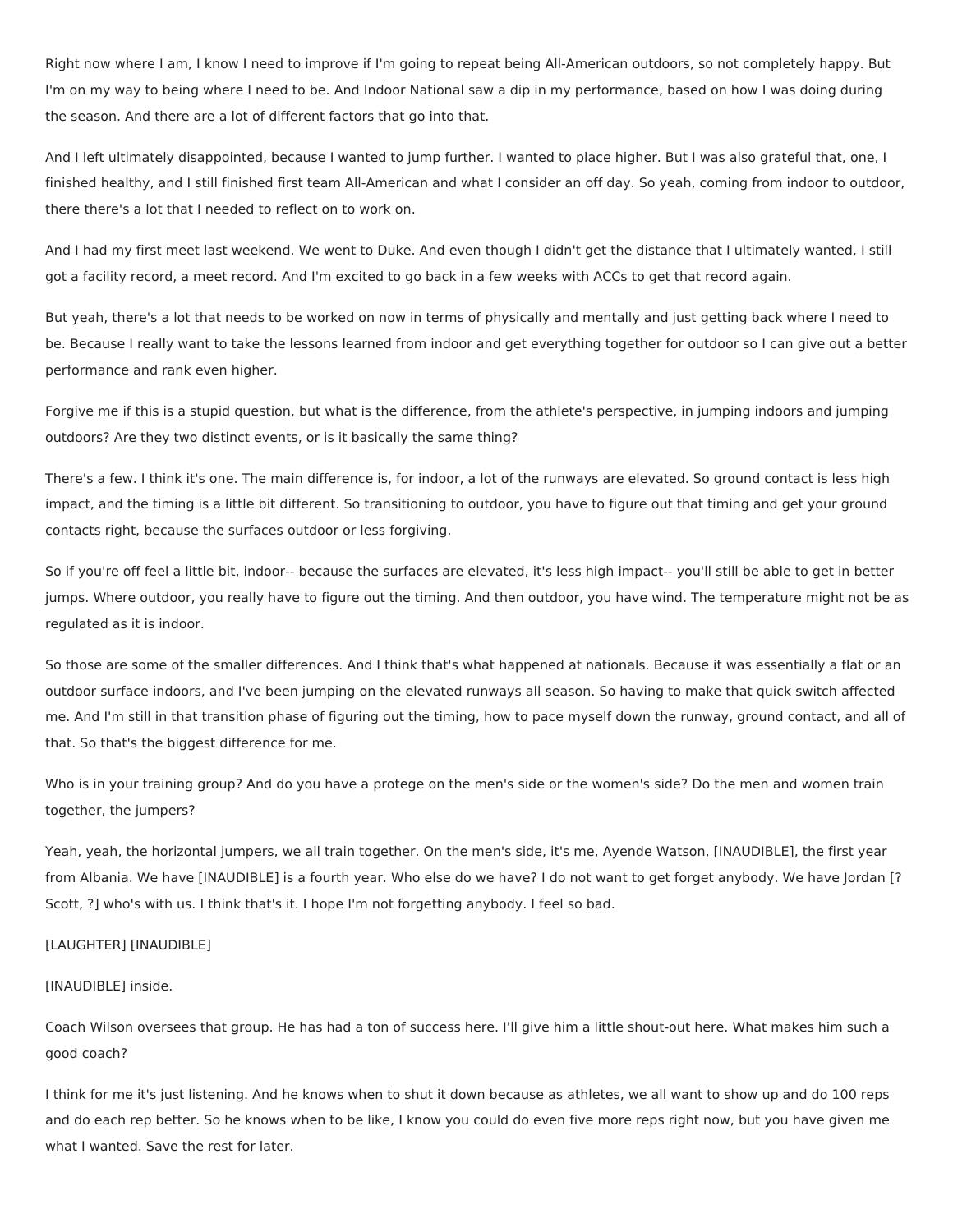And what that does is it maintains our health and our hunger and thirst to want to do better. And I mean, so that's what he does. So he knows the right amount that we need for a certain meet or for a certain time of the year.

That's great. So for your first two years here at UVA, you had a big brother of sorts in Jordan Scott--

Yep.

--who is also from Jamaica, who won the NCAA indoor triple jump in 2019. How much did that help, having him here with your transition? And he's back in town training. What's it been like to be reunited? I know when he went out West for one year, you guys stayed in close contact. But is it a good to have him back around?

Oh, most definitely, most definitely. You need that person in training who just always go a foot and a half further. So you always want to push to get better. Because even when you think you get in a good jump, you need that person to jump even further to keep you in check.

And just also the experience that he's had, I always, before I leave for a meet or while I'm at a meet, I'll talk to him and be like, what's the mindset going into this? What are the expectations going into this? Because he's had so much experience in the same conference at the same meets [INAUDIBLE] intensity.

And so I benefit largely from his wisdom and his experience when I compete and in training, as well. I benefit from the competitive edge. Because he don't want me to get him. I want to get him [INAUDIBLE], just iron sharpening iron. So it's definitely great to have him back.

And even in my first two years, it helped a lot with transitioning. Because I mean, same culture, we understood each other very quickly. He knew what it would take to transition effectively in terms of just settling as a student and settling in as an athlete. So it definitely made transitioning a lot easier for me. I wish I had him that first day when I--

# [INAUDIBLE]

I don't think he was in town.

So one of the sprinters on the women's side, Kayla Bonnick, is from Jamaica, from St. Catherine, Jamaica. I know that's a good ways from your hometown. I checked Google Maps to make sure before. But have you played the same mentors role with Kayla that Jordan played for you?

Yeah, for sure, for sure. And I feel like it's to a lesser degree, because interest for boys might be different for girls. But I still treat her as like a little sister. I check in, and I try to give her advice on things that work for me or things that I wish I had done when I was at her stage. And Jordan, even Jordan, too, we both help try to get her to transition smoothly and be there for her any time she needs help with something.

The director of Track and Field and Cross Country UVA is Vin Lananna. And Vin has said that he thinks both the men's and women's programs are built more for outdoor success than indoor success, at least this school year. What are your thoughts on the potential of each program as we continue with the outdoor season and head to ACCs and then in NCAAs?

Oh, I mean, I think Coach Vin is absolutely right. I mean, we've had a few great individual and team performances indoor. But as soon as we got to outdoor, we started just heading for it. The first few weeks of outdoor, we were ranked 19. And then after last weekend's meet, we're 13th now.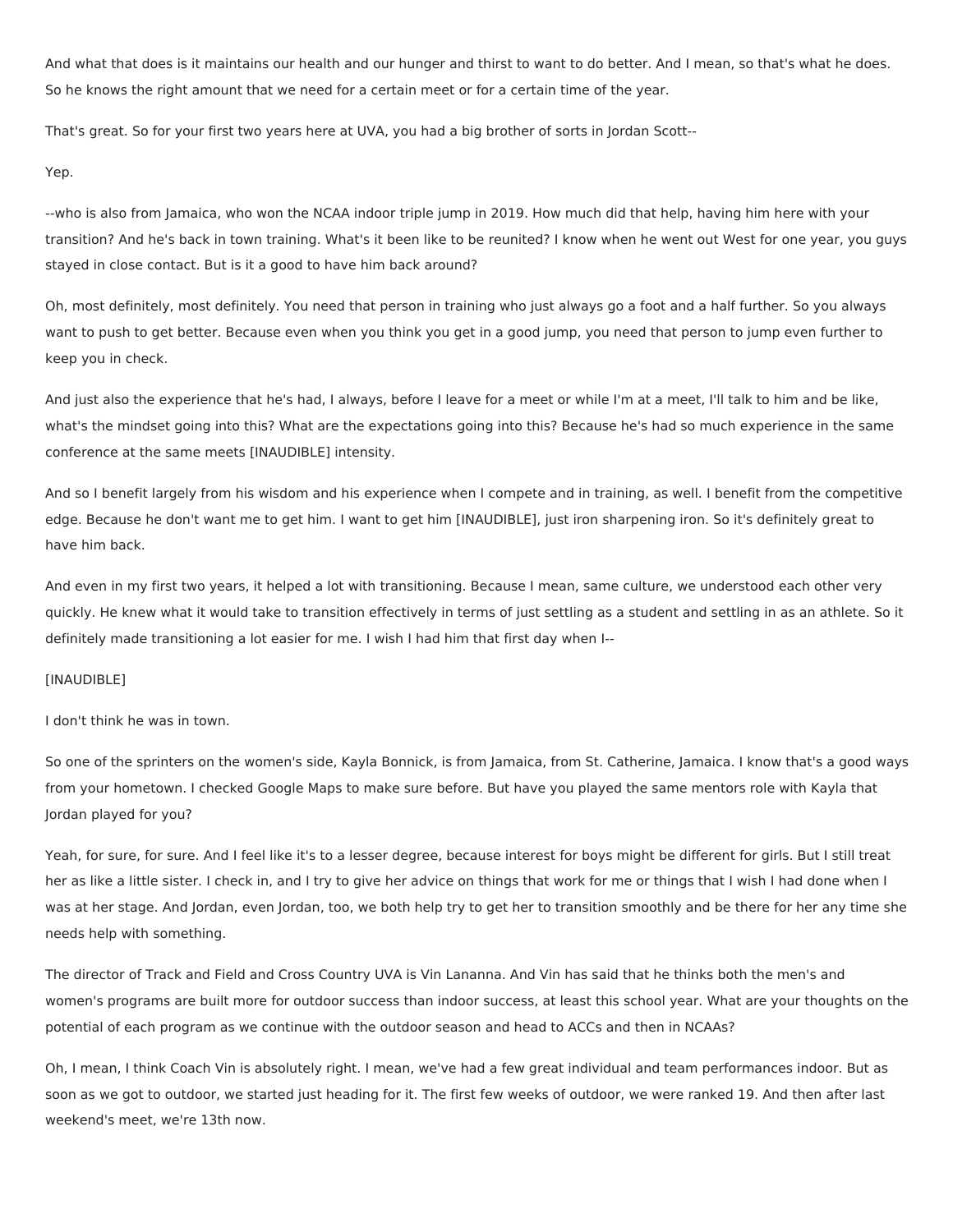So we're definitely built more for outdoors just because we have a lot of depth on distance, the longer distances. We have amazing depth and talent in the throws and then some of the sprinting events that we don't have indoors. So yeah, we're loaded and ready for outdoors. But it's amazing what the guys are doing and just the passion they're doing it with. And I'm 100% willing and ready to [INAUDIBLE] that as far as we can go.

Yeah, I was going to ask you about the throwers, what Claudio and those guys have done. Do you ever get over there and pick up a discus or pick up a shot and give it a throw?

No, Coach Wilson wouldn't allow it.

#### [LAUGHTER]

What they're doing is amazing. I mean, I'm roommates with both Claudio and Ethan. And so I don't know if it's a coincidence or not, but yeah, it's amazing what they're doing. I saw Ethan launch that [INAUDIBLE] so far last week. Claudio just is improving.

So it's amazing to have that added to the team for outdoors. And they're hungry. They really want it. They've been waiting all indoors for it, and so they're ready to go.

So what do you do in the summer? Do you have summer plans? Will you compete for Jamaica? Do you stick around here? I know we've got a little ways before summer arrives. But what are your plans for that period?

Oh yeah, for sure. So as it stands now, I've already accepted an internship with Habitat for Humanity, the Charlottesville branch. So I will [INAUDIBLE] for that. This internship is essentially a part of the graduate program. We have to do a 400-hour minimum internship as a part of the grad program. So I'll have that.

I don't know how much competing I'll be able to do with that. But if needs be, I'll always be ready to show up and represent my country. And we can move things around as it relates to my internship.

But it all depends on how I'm jumping post-nationals and the type of health that I'm in. But for now, the only thing that is set is my internship. Because I have to complete it as a requirement for my grad program.

Well, that's a fantastic organization to be involved with. So good luck with that. Congrats on another successful school year. I'm sure I will talk to you again, one way or another, before NCAAs. But thanks for making time for this. Good luck with Batten. Keep your head above water. I know it can be tough.

Thank you so much. I really appreciate it.

All right, take care, Owayne.

You, too. Thanks.

All right, we're going to take a short break, and then we'll be back to talk some women's basketball.

Hey, this is John Freeman, the Voice of the Cavaliers. And with my busy schedule, the best way I've found to keep up with Virginia athletic scores, news, and fan contests is the UVA sports app. You can pick your sports preferences and never miss a final score or any breaking news.

You can also listen to all of our Coaches Corner shows live on the app. All you got to do is go to the Apple store or Google Play and search Virginia sports or UVA sports. Join the more than 50,000 Wahoo fans who are already using the UVA sports app.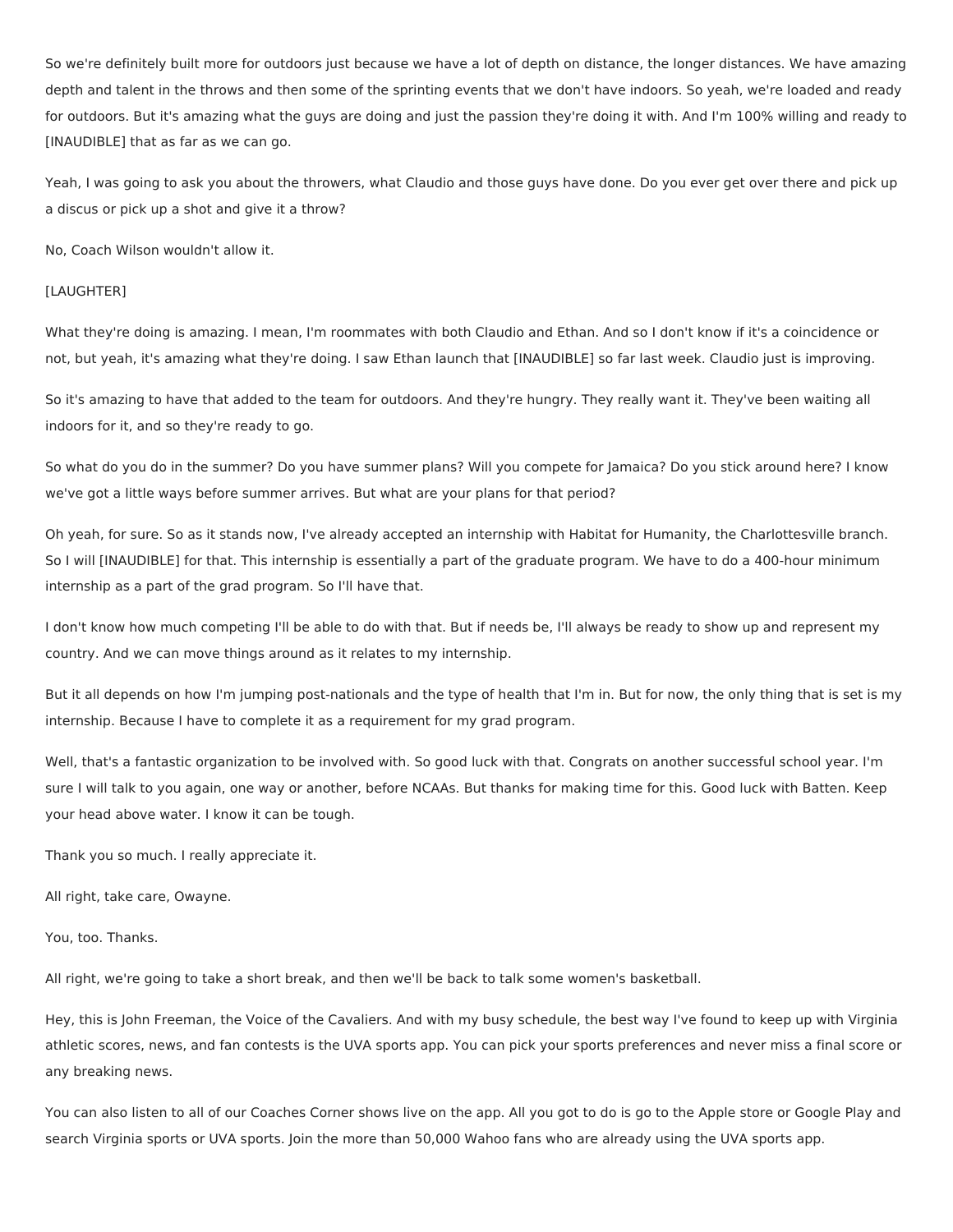All right, now I have the privilege to welcome in the newest addition to UVA's roster of head coaches. And that's Amaka Agugua-Hamilton, who has the UVA women's basketball family buzzing with excitement. Coach Mox, welcome to the show. How did I do with that pronunciation?

You did a good job. You did a good job.

From here on, though, it'll just be Coach Mox, so I won't have problems with that. First things first, we're recording this on Wednesday, April the 13th, which also happens to be your birthday. Happy birthday.

Thank you. I appreciate that.

I'm not going to disclose what birthday this is. But--

#### [LAUGHTER]

--how are you going to celebrate? Are you going to have an opportunity to celebrate, with everything you got going on?

It's crazy. It's just been a whirlwind, a good whirlwind, but it's been pretty busy. So my husband's birthday was on April 3, mine's April 13, and my son is April 30. So we're probably going to celebrate all three at the end of the month when things kind of calm down a little bit.

So your husband Billy Hamilton and your son, are they here in Charlottesville with you? Or are they still out in Springfield, Missouri?

No, they're both here. We don't do anything apart. So we basically came out here for that press conference. We went back, and then we moved up everything, packed up our house, and moved here in a week, and was able to sell our house in a week, too, so that was a blessing. But we're all here. We're in temporary housing until it's time to move in.

Is the housing market out there as crazy as it is here, like things sell like that?

Yeah, it is. It is. It's a great time to sell, not a great time to buy. But we were actually fortunate to find a house here so-- to buy.

So you have a lot of relatives in the DC area, which is where you grew up. Has anybody popped down to Charlottesville yet to see you? Or do you not have time for those kind of social visits?

Well, the crazy thing is we've really only been here a week and a half, so not yet. But actually, this weekend, after we-- we're going to have probably some recruits. But then we'll celebrate Easter. My family's coming down, some of my family, so that'll be fun.

Good. Yesterday afternoon, I stopped by the practice gym at JPJ. I watched you and your staff for a while as you worked out the returning players. It's not a big group, but they were working hard. What are you hoping to accomplish with that group of players in the remaining time you have this semester, which is not a lot at this point?

Yeah, I mean, I've already seen positive strides. They're hungry. They want it. They're talented. I was actually shocked to see how much talent we do have. So I think it's our job just to mold them into the players that we know that they can be. And they've just been receptive to that.

So I just want to instill work ethic, just culture, and just discipline and accountability, that kind of thing. Right now that's the biggest thing and just pushing through fatigue, pushing through adversity, all those things that you can create into a workout, and then obviously, improve their skills as well. I think we have some raw talent in some of them, and I think we have some really skilled talent, so just working on some of their strengths and making it stronger, but definitely focus on the deficiencies.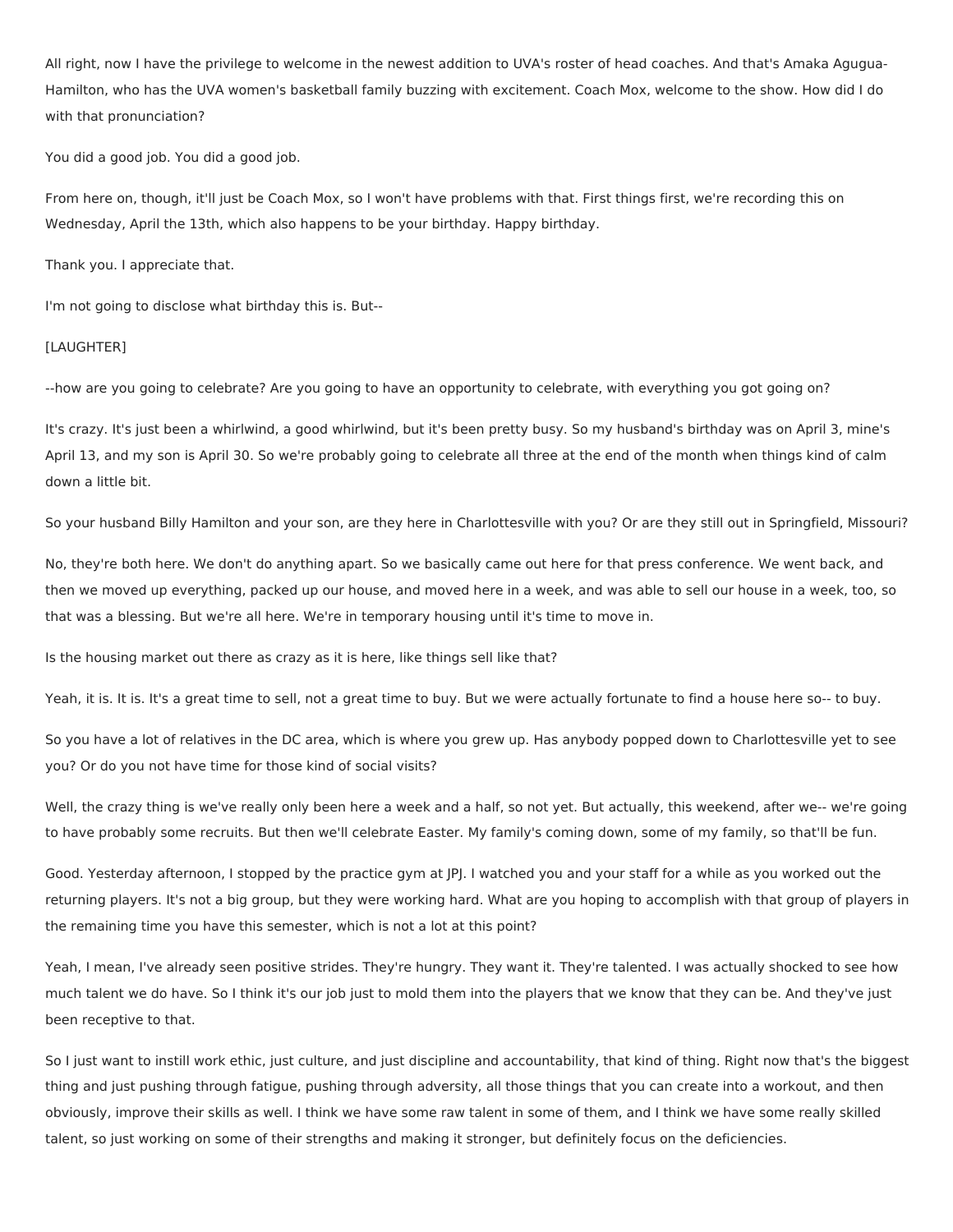Do you have a sense at this point of how many players will be back from this past season's team?

Yeah, I mean, I think we have about seven returning. And we're bringing in a lot of kids, as well, which as those start to get signed and sealed and delivered, we'll be able to announce those. But obviously, most notable, Sam Brunelle was one who just signed with us. And that's--

Right.

[INAUDIBLE]. And when you get players like that, great players want to play with great players. So that opens the floodgates for us.

You came here from Missouri State, where you had a 74 and 15 record in three seasons as head coach. I was struck by the congratulatory message that Missouri State Athletics posted on its website when you took the job here. Is it nice to be able to leave a school with no hard feelings? I mean, everyone seemed genuinely happy for you, which is not always the case in sports when coaches change jobs.

Yeah, I mean, I loved all those people there. And the players first and foremost, those are like my kids or little sisters. And then our administration, I was very, very close with their AD [INAUDIBLE] and their president, as well, Clif Smart.

And I just got a new number yesterday. I texted him my new number. And I want to make sure that people still have my contact and keep in touch. And they all were wishing me well. So no, I mean, I don't think I've ever left any place, actually, even as an assistant coach, with bad blood. I just try to leave things good.

You had been an assistant for a long time before you became a head coach. You obviously had a ton of success. What was the biggest surprise-- I don't know if surprise is the right word, but what hit you about being a head coach that maybe you didn't realize until you were actually in that chair?

Well, you know what? I was actually fortunate. It was unfortunate circumstances, but it was a blessing in disguise for me. I was named interim head coach when I was at Michigan State, when I was associate head coach there for about a month and a half or so. Because at the time, my boss fell sick.

For me, those first couple of weeks, I was just thrown into a fire. Because it happened literally during the game. So my head was spinning. There was all kinds of things I had to do. I had assume all roles as a head coach and all interviews, all appearances, practice playing and game planning, all that stuff, organizing people, leading people.

So I was just thrust into that. And I thought, once I got settled and that I got into a good rhythm-- and then she eventually came back. But that helped me prepare for Missouri State. So when I got there, I was very poised and confident in what I was doing, because I had already been in that whirlwind, in that fire.

So there was nothing really that surprised me. Of course, you're continuing to evolve as a coach every day. It doesn't matter if you've been doing it 5 years or 30 years. It's just a profession that you continue to evolve.

Debbie Ryan was here at JBJ at your introductory press conference three weeks ago. Had you been around her? Had you met her before the press conference to spend much time around her?

It's funny. She just called me yesterday. She's a great supporter. I just have so much tremendous respect for what she's done here, for sure. I knew her. I'd met her, I guess you could say, when I was at VCU, and she was finishing up here her last seasons.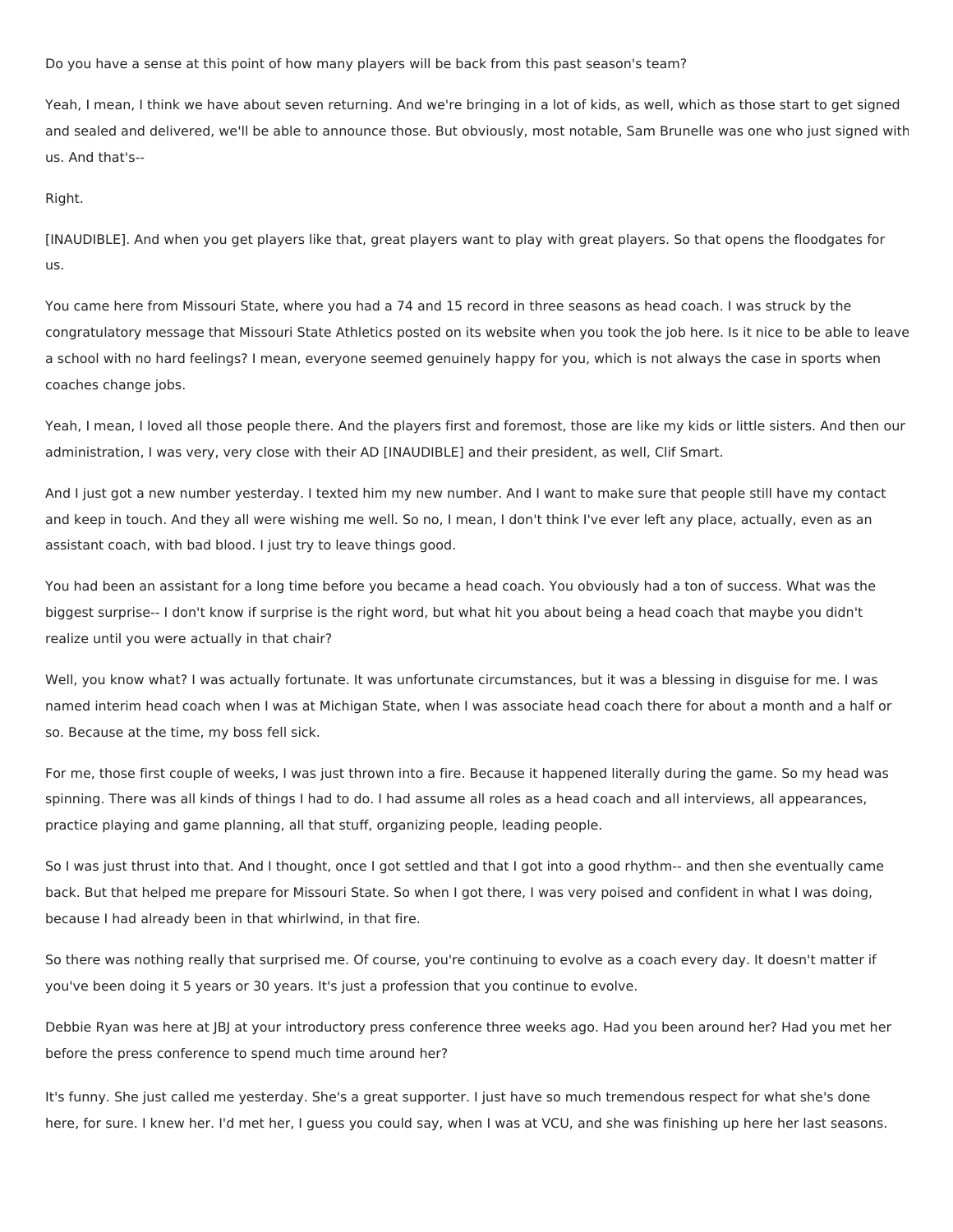So we had had talks in passing and on the recruiting trail, things like that. But I actually didn't even think she would remember me, because I was a very young coach at that time. And when she called me on the day that I got hired or announced, she said she did remember me. So that was pretty cool. But like I said, she did great things here. And we're just trying to bring the program back to that standard.

So she did not recruit you out of Oakton High School?

No, she did not.

[LAUGHTER]

Have some resentment there for her, but--

Her loss.

Yeah.

At what age did you decide that basketball was your passion and what you wanted to do as a player and ultimately, as a coach? And you had some knee injuries along the way, too, right?

Yeah, I had an injury-plagued career-- six knee surgeries, sciatica in my back, [INAUDIBLE] joints and my back problems, partially torn rotator cuff, stress fractures in my foot. My injury reserve list was crazy. So I did have an injury-plagued career, and that's how I got into coaching.

Because my senior year in college, my coach made me into a student coach. And then I just fell in love with helping people and watching them grow and just working on things that we talk about, and having them success with it, it just really filled me up. So that's how I got into the profession.

But I always thought I was going to play. Even growing up, I thought I'd be the first woman in the NBA type thing. And then that WNBA came about, and I was like, oh, my goodness, I want to be in that. But I had opportunities to play pro. I just was so banged up. So I got right into coaching.

But even before that, growing up, soccer was my first sport. I'm Nigerian, and that's a big sport for us. And I played soccer. I actually started playing basketball probably middle school. I started a little bit late. And it's because I grew. And they just were like, you should play basketball. And I fell in love with the sport.

But I wasn't a serious, I guess, athlete or serious about the sport until probably my sophomore year, when I actually got injured in high school. And when something's taken away from you, that's when you realize how much you love it.

So you ended up at Hofstra University as a player. You played there for Felisha Legette-Jack, later coached with her. She was recently named head coach at Syracuse, which means you're going to be going head to head with her.

I know I talked to her after you were hired, and I got the feeling you were still very close. What's it going to be like being on opposite benches from her? And have you guys talked about that whole dynamic since she got named at Syracuse?

Yeah, we were just texting yesterday. We talk maybe a couple of times a week. We are still very close. And I think it's a great story. Honestly, I never really thought that would come about when I was playing for her. But for us to be in the same conference and for us to both be home, too, is actually really cool. And I was just so happy for her to get that job.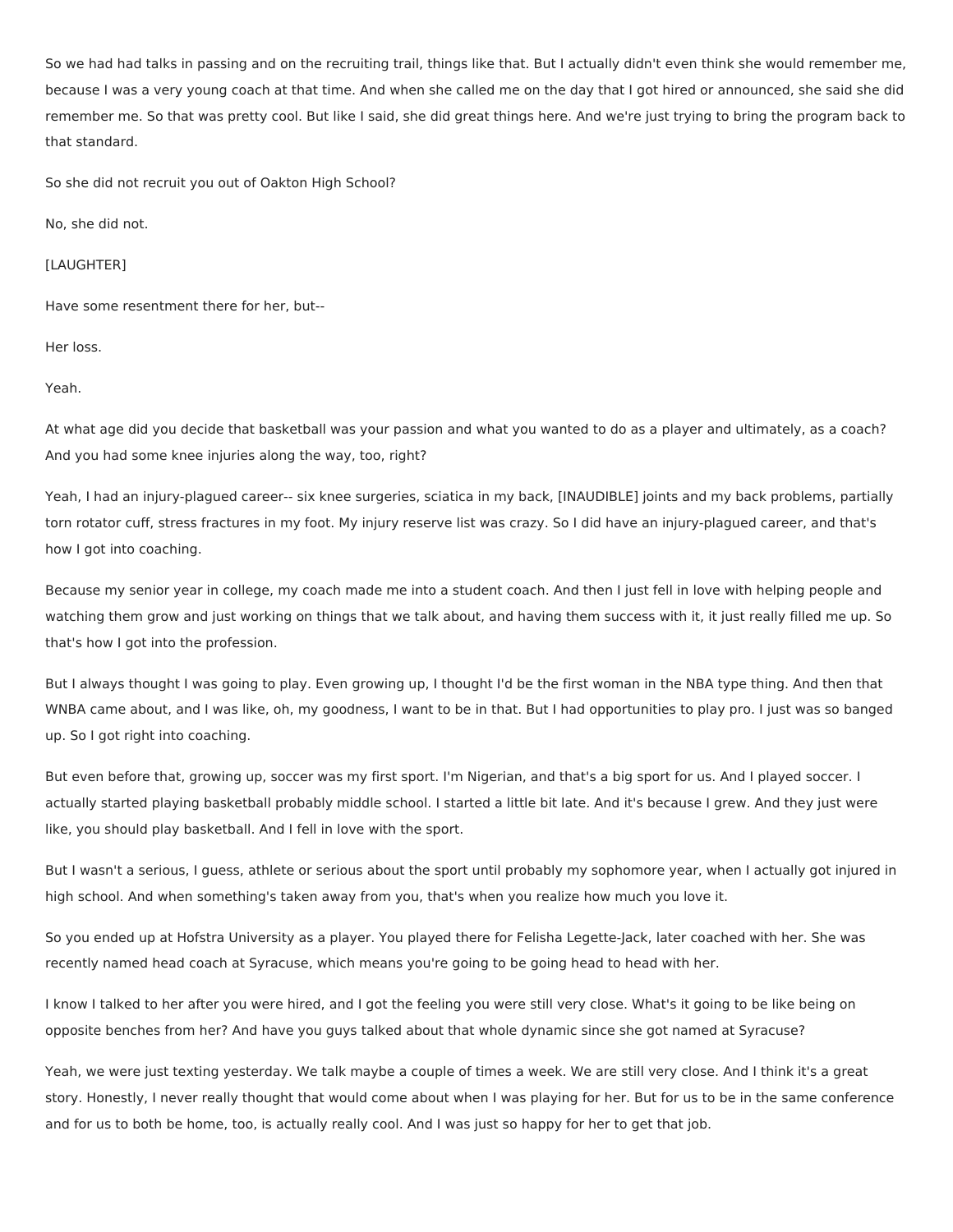Nobody bleeds orange up there for Syracuse more than she does, so she deserved it. But I just think it's going to be really cool. I mean, we're excited about that. We're excited about the opportunities and possibilities. But I want to win the game when we go head to head. But outside of that, I am going to be rooting for her.

How much did you know about a ACC basketball, women's basketball, before coming here?

Well, I mean, I kind of grew up in ACC country. So growing up, it was obviously-- UVA was big when we were growing up. I knew of some other [INAUDIBLE] and some of the other coaches. But I grew up around Maryland. I was 45 minutes from Maryland, obviously UVA, the North Carolina schools.

And yeah, I mean, I just think, if you grow up in northern Virginia, you know all about ACC basketball, I mean, if you're a fan. So obviously, conferences have moved around, and teams have moved in and out of that. So the conference has changed, but for the most part, it's still the ACC.

What's been the response from former UVA players since you were hired? I know several of them were at the press conference at JBJ. Have you heard from any of them?

Oh yeah, a lot of them. Wendy Palmer actually was the first one to reach out. I've worked with Wendy at VCU, so we've been close. But Dawn Staley, [? Tammi ?] [? Reiss, ?] Monica. So the list goes on. Lisa was my realtor. So the list goes on and on. And Jocelyn, she's in here working out a lot, so I talk to her.

But I'm excited to be part of that sisterhood. It's a very strong sisterhood here, and that's something, that I want to make sure we bring people back together. Because I don't know. In recent years, I just feel like they might have gotten [INAUDIBLE] a little bit. But I told them, that when we did the alumni Zoom, that I want to bring them home, and I want them to be a big part of our success.

Oh, so you did do an alumni Zoom?

Yes, we did.

You have coached in the state before as an assistant. You did you come back to Virginia with pretty good relationships with high school coaches and AU coaches in this part of the country?

Yeah, I definitely did. Just really the DMV area, obviously, down here, the beach area, and then all up and down the East Coast, is really important. Even when I went to Michigan State, even though we're all the way in Michigan, I still was recruiting this area heavily. Same thing when I was at Indiana.

So a lot of the kids that are transferring, we have relationships with. CJ Jones, my recruiting coordinator, he was at Temple for four years in the East Carolina. So most of his contacts are over here. So that really helps with the recruiting ties as well.

Well, that's a good transition to my next question. Can you tell me about your staff? You brought your assistants from Missouri State. Can you go through each of those quickly, or not quickly?

So excited to bring them. They're like family to me. Definitely been loyal, and I want to be loyal to them and further their career. But they're great people first, and they're great coaches as well.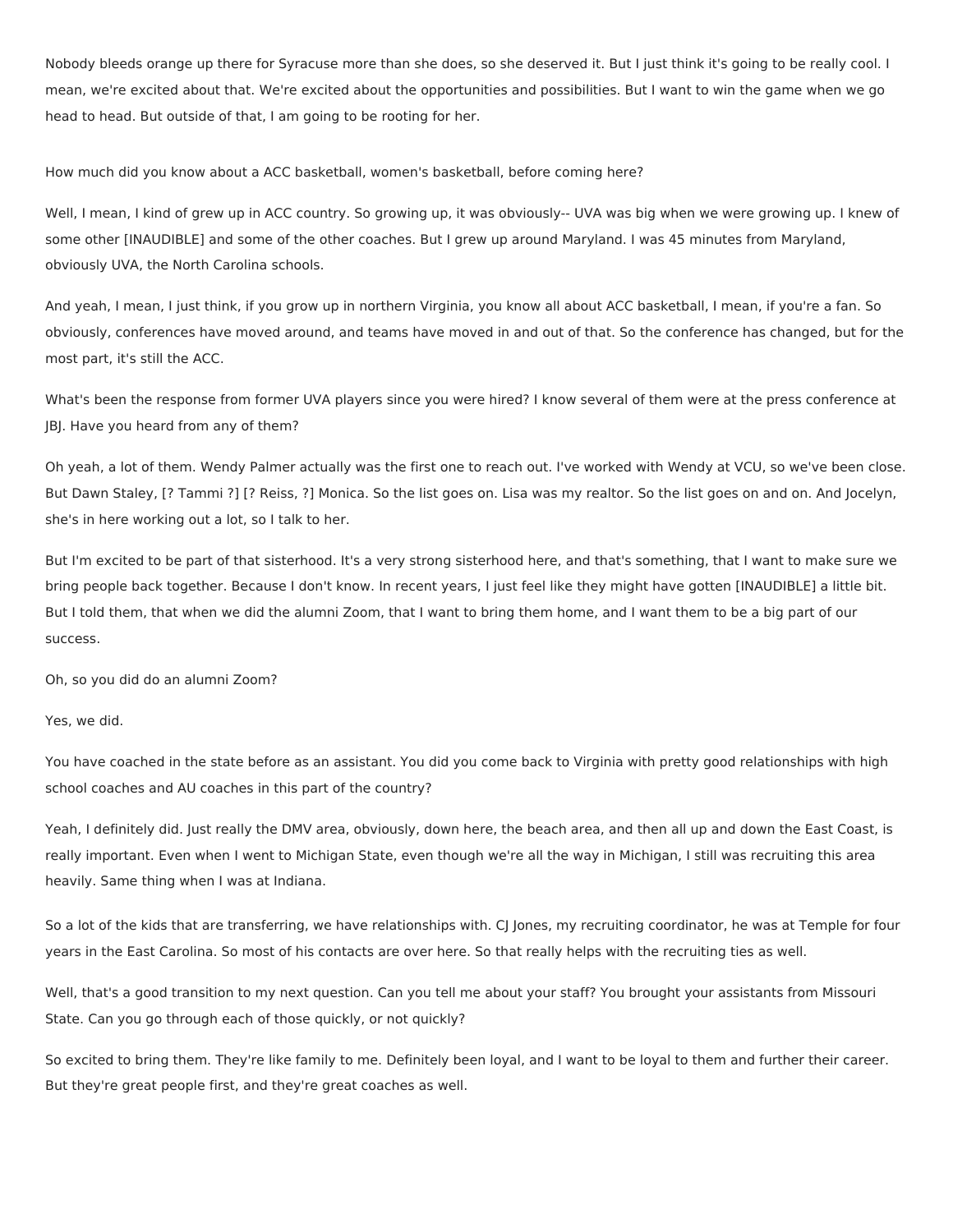So CJ Jones is my recruiting coordinator and assistant coach. He was at Temple for four years, East Carolina for two. Then he was on the men's side before that. But most notably, he did player development in the NBA for five years for the Pistons and the Heat. So he brings tremendous experience that way. He's a great father and husband, great role model for our student athletes, has three little boys and a wife.

And then Alysiah Bond, we probably have the longest relationship. She was actually even in my wedding. But we worked together for four years at Michigan State. But she also worked for the great Pat Summitt, at Tennessee. She worked at Arizona, Wisconsin, Texas Tech, obviously Missouri State, Central Florida, Murray State.

So she brings a lot of experience. She went to the Final Four in 1993 with Ohio State, so a lot of high-level experience. The thing that she brings the most is her personality and just who she is. She just draws people in, so recruits community.

Everybody really loves her, just player relationship, community relationships, and recruiting. And she's more of a defensive coach. CJ is more of an offensive coach.

And then my young one, my young star [INAUDIBLE]--

#### [LAUGHTER]

--she actually coached there for four years at Michigan State and was their interim coach her senior year for some time. But she's all-time leading scorer at Michigan State, all-time leading three-point percentage, field goal percentage, all that stuff, was top 10 WNBA draft pick, phenomenal player. I mean, she literally could still-- she could be in the WNBA right now. If you come in the gym and watch her, you'll be blown away.

But her passion is to coach. And I told her when she was a player, no matter where she's playing, when I become a head coach, I'm going to call her. And I did, and she came. So she actually did a year before she got with me at Missouri State. She did a year at Maryland as their recruiting operations player development person.

So yeah, those three, I mean, they bring a lot, a wealth of knowledge. Tori's a really good player developer. Kids really respect her. She's old enough where they respect her, but young enough where she can still relate and get out there and do it. So I love my staff. I think they bring tremendous experience, and they're definitely going to be a big part of our success.

You also announced the hiring of your strength coach, Chris Toland. What was Chris's reaction when he saw the weight room at JPJ?

He literally dropped to his knees when he walked in there-- oh, my goodness. And I told him, I couldn't even wait for that moment. I was like, I cannot wait till he sees this weight room, because it is just phenomenal. And I don't even know. He probably lives in there, to be honest. Because he works out three times a day, and then he's working out all the kids.

And he's blown away by the technology in there, and it's right up his alley. That's where he belongs, because he's really, really good. And he just understands the body, understands movement, and he understands mobility. He understands recovery, strengthening, speed, agility. He just has a really good grasp on all things strength and conditioning.

Do you have any other support staffers in place, or is that still to come?

I do. A couple are going to get announced. I don't know if we're [INAUDIBLE].

I don't know. If they've gone through HR, you can probably talk about them. If they haven't, then--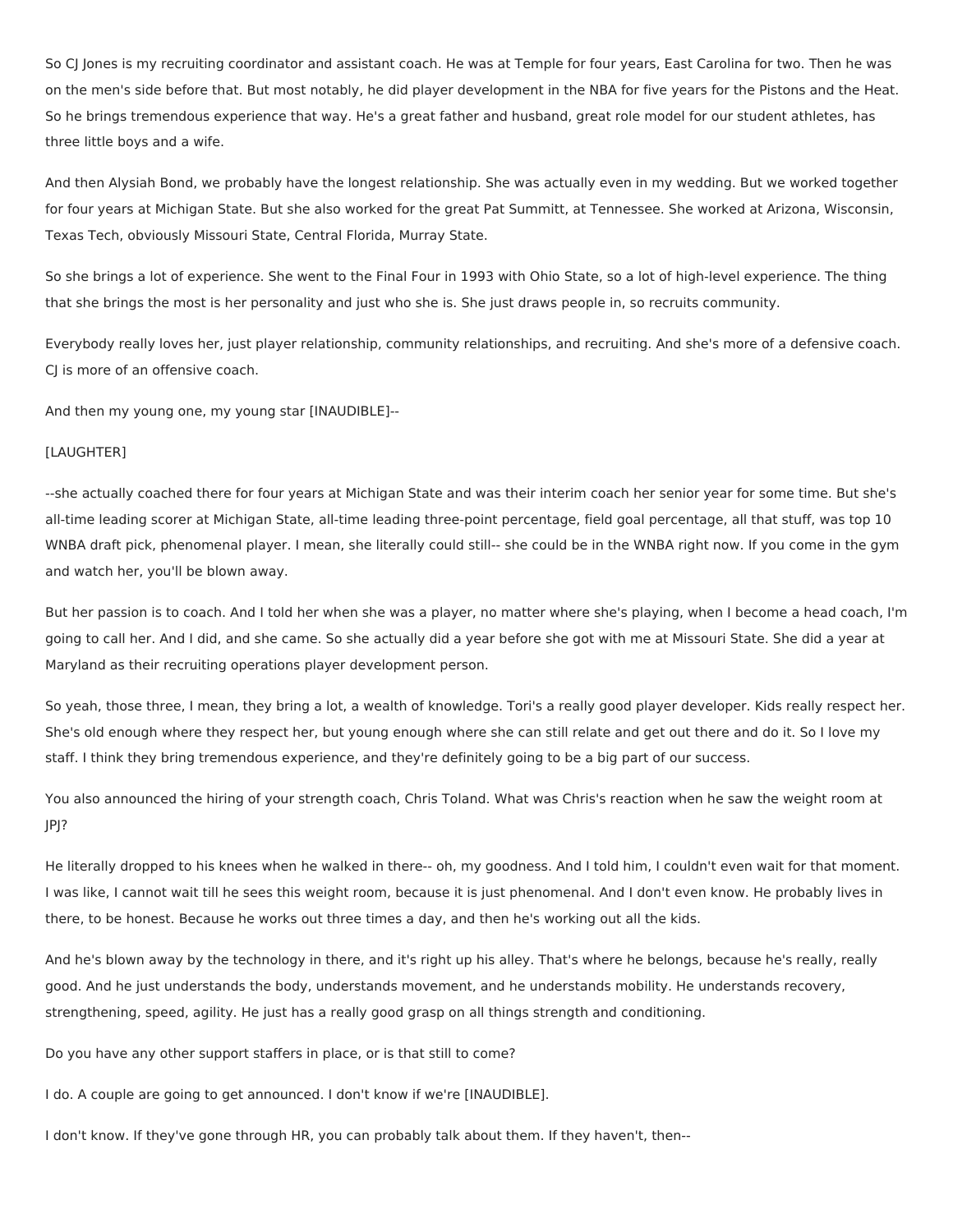Yeah, we'll probably wait. But I do have a video coordinator, a director of operations. I have a director of player development-- I mean, sorry, scouting and player development. And I have a director of recruiting operations. And then there's still one position that I'm trying to hire, which is our director of multimedia and creative content person.

You mentioned that earlier this week, Samantha Brunelle announced she was transferring here and that she had signed her grant and aid. Did much about Sam as a player before she entered the portal?

Oh, yeah. I mean, didn't know that she was transferring. That shocked me. And I was just like, oh, my gosh, we got to get her home. But everybody knows Samantha Brunelle. I mean, she was the number one player in the country coming out to '19. We tried to put our name in the hat when I was at Michigan State, just because I know this area. I know the coaches, things like that.

And I did talk to her. I talked to her once or twice, but she didn't remember that. She was like, no, Coach [INAUDIBLE]. She had a [INAUDIBLE] at that time. But the beauty of everything when she came here was, I mean, obviously, she did want to come home. But she said, I had to have a feeling. And she really wanted to make sure she had a feeling.

And she did. We connected on so many levels. And she connected with my staff. And she said that this is the kind of feeling that she had when she knew Notre Dame was the place for her. And she didn't think she would be able to have that feeling again.

So it wasn't just her coming home. She actually feels like she could thrive in my system and help us put UVA back on the map. And also, she feels like she's going to be coached well and have that relationship with me and my staff, which is something she really wants. So it was actually really a happy marriage on both ends, because I'm a cultures coach. Yes, I want somebody to be very talented, but you've got to fit our culture, and we got to have that connection. So that was really big.

To get any transfer, to get a transfer who has multiple years of eligibility left, how big a deal is that? Just because there's always a transition period when someone comes into a new program and learns a new system.

Yeah, I mean, it's huge. Obviously, the transfer portal has changed, changed the game. And it actually affects high school students the most, high school athletes. Because now it's like you can get, especially in our situation, when we're trying to turn a program around, you can get experience right away, right out of the portal.

So for me, yes, there's times where we're going to have grad transfers and just one year. But I actually traditionally like the fouryear kid, because I'm a relationship coach. And I love the maturity or maturation of that kid and watching them evolve, and all that stuff.

So for me, in the transfer portal, the more years they have, the better. Because that's the longer we have with them. But it doesn't mean that we don't take grad transfers for one year or people that only have two years. But I think that it's really affected the high school athlete the most.

So between Sam's friends and family in Greene County and your relatives coming down from the DMV, then attendance at JPJ right there ought to double just with those two groups. How many more players do you hope to add this spring, either high school players who sign or transfers from other colleges?

Yeah, I mean, it's hard to say, because we've added some. We can't talk about it. And so they've signed, so I mean, there'll be a healthy amount, I think. But we will have seven returners that I think can contribute.

Rebuilding a program that's been down for a while is not an easy process. What will be the key? What will be the key in this process? And are you by nature a patient person?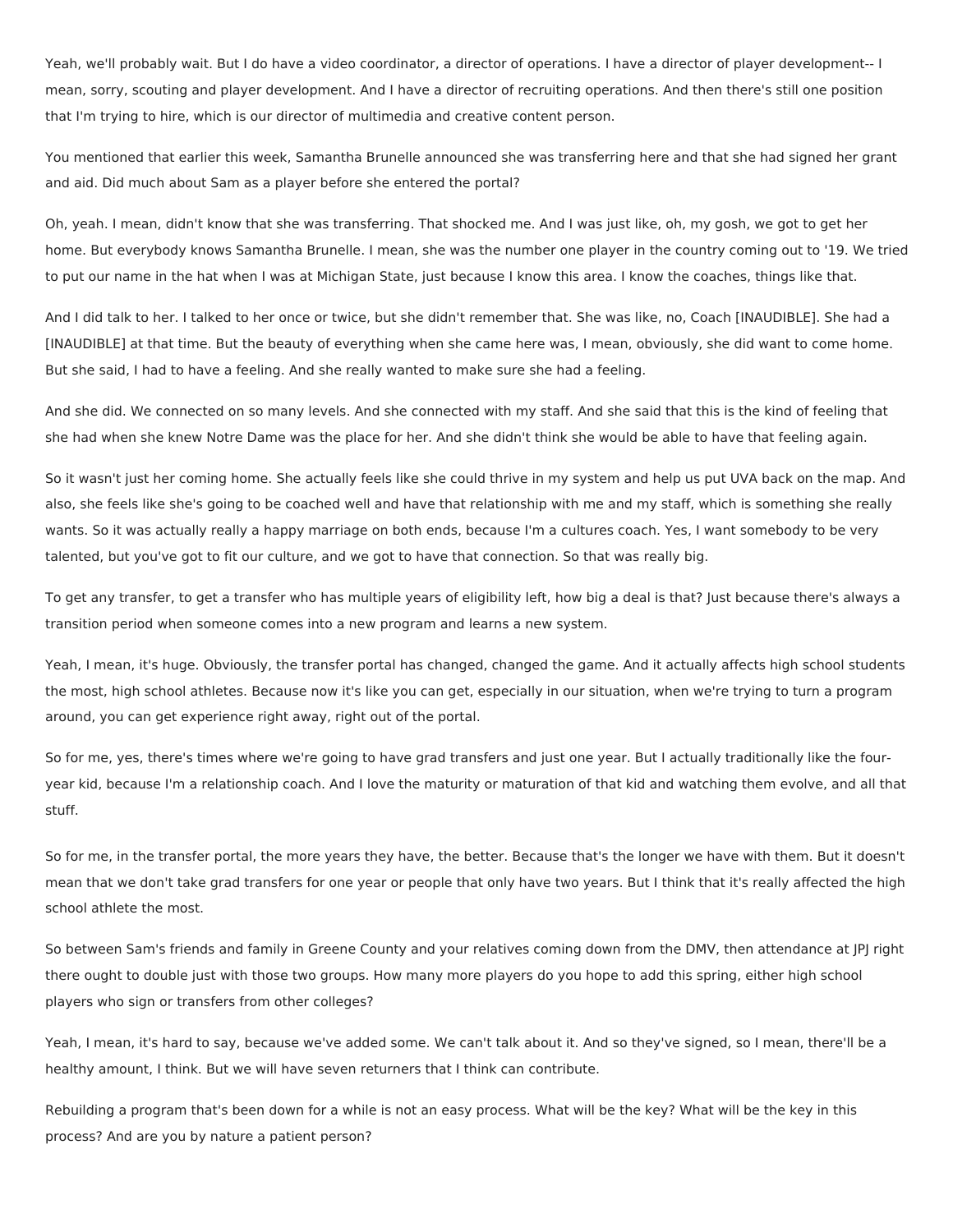Yeah, I mean, I think you have to be patient in this business, to a certain extent, but you also have to be demanding as well. So just setting my culture, setting the standards, expectations. And then the winning mentality is the biggest thing. This is a team that won five games last year.

So you have to change the mentality. And we do that by even just shooting drills and practice, and things like that. There's a winner and loser to everything we do. Every drill is competitive, and every drill correlates. And so our system, so it's never you're never just doing something just to do it or check the box or waste time.

So I think you're changing the mentality a little by little, and getting people hungry and understanding that the winning part matters is going to help. But then also, like I said, culture, just getting to know them and building relationships is big, and helping them understand that I want them to be successful on and off the court. And doing things that can also bring us closer off the court is going to be essential as well.

The other program down the hall from you has as a strong culture itself. Have you had any chance to talk with Tony Bennett since you've been hired?

My press conference week, I talked to him; since I've been back, not as much. One, I've been in a whirlwind. I'm buying and selling a house and getting everybody organized and hiring and recruiting. But two, they were actually out recruiting. Their calendar's a little bit different than ours.

So I'll pop in there at some point. He's a phenomenal guy. Honestly, when I first met him, everybody was telling me, oh, he's a great guy. He's a great guy. But when I first met him and just felt his spirit, I almost thought I was talking to a pastor or something like [INAUDIBLE].

# [LAUGHTER]

--a very strong spirit. I have a lot of respect for him, what he does on the court. But now getting to meet him, I understand why he's so successful.

Do you know his sister Kathy at all from basketball circles?

No. I mean, I know she coached at Indiana and coached [INAUDIBLE] places. But I know who she is. I've never really met her like that.

Well, I know you're busy. I appreciate very much you're making time for this. Have a happy birthday. I hope this didn't spoil the big day.

No.

And good luck with everything.

OK, thank you so much.

Take care.

[MUSIC PLAYING]

And that's a wrap for Episode 299. Thanks again to our Owayne and Coach Mox for stopping by. And thanks to all our listeners, too. Your support is crucial, and we would appreciate your taking a minute to rate and subscribe to this podcast.